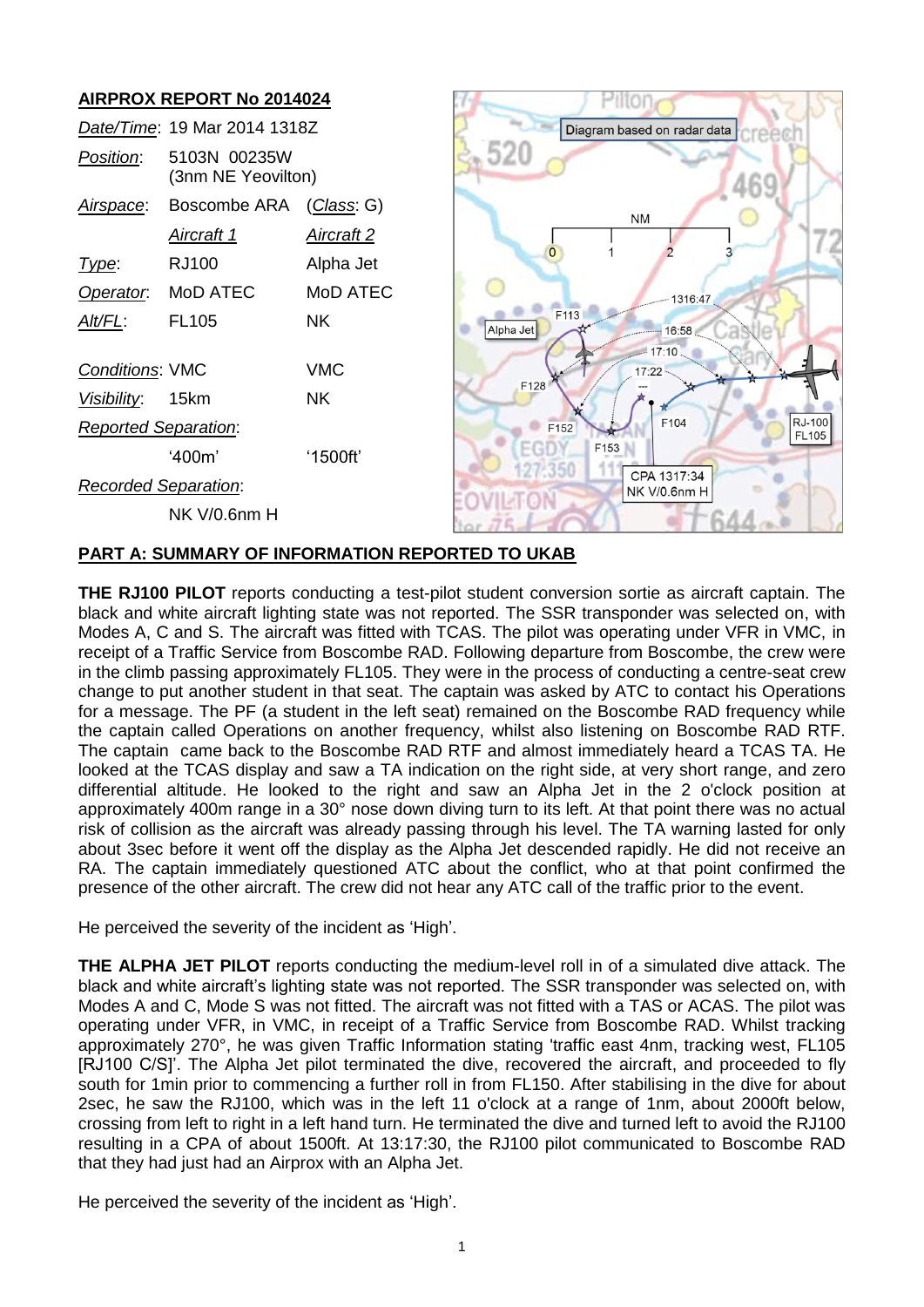**THE BOSCOMBE RAD CONTROLLER** reports two aircraft on frequency, the RJ100 and the Alpha Jet. The RJ100 had just taken off and was transiting to the TRA to manoeuvre in the block. The Supervisor asked RAD to contact the RJ100 pilot and to ask him to contact his Operations on a discrete RTF. This message was passed on. At this time the two aircraft were quite far apart and well separated by altitude and RAD did not think that swapping to the Operations frequency would be a problem. The aircraft started to converge, and RAD called the RJ100 to the Alpha Jet pilot. The controller then asked the RJ100 pilot if he was back on frequency. The controller heard no reply and so did not call the Alpha Jet to the RJ100 pilot. About 30sec later, the RJ100 pilot asked if the controller was aware of the Alpha Jet that had passed close to him. The controller replied in the affirmative and said that he had been trying to raise the RJ100 pilot on the Boscombe RAD RTF. The RJ100 pilot replied that they had been listening to both frequencies and stated that he would be filing an Airprox.

He perceived the severity of the incident as 'Medium'.

**THE BOSCOMBE SUPERVISOR** reports the subject Alpha Jet and RJ100 were working with the Boscombe RAD for GH in the BDN triangle. All control positions were manned and going through a period of handover as this was the allocated lunchtime controller changeover slot. During this period a message came through from the ATC Switchboard asking for the RJ100 pilot to 'contact Ops' on a discrete RTF, this message was passed to the RAD. Preceding the Airprox, the Supervisor was in ADC ensuring that the VCR was prepared and ready for the recovery of a UAS, and the necessary restrictions were in place. He arrived back in the ACR and bought himself back up to speed with the traffic situation with the Approach Controller. It was at this point that he heard the RJ100 pilot on the RAD frequency asking the controller if he was aware of the Alpha Jet which had got close to them, and that he was going to file an Airprox.

# **Factual Background**

The weather at Yeovilton was recorded as follows:

METAR EGDY 191250Z 19009KT 9999 FEW018 BKN250 12/09 Q1024 BLU NOSIG METAR EGDY 191350Z 20007KT 9999 FEW018 BKN250 14/09 Q1023 BLU NOSIG

| The Boscombe RAD transcript was recorded as follows: |  |
|------------------------------------------------------|--|
|------------------------------------------------------|--|

| To         | <b>Speech Transcription</b>                                  | Time                                                                               |
|------------|--------------------------------------------------------------|------------------------------------------------------------------------------------|
| RJ100      | [RJ100 C/S] now clear of Delta 122, if you require to        | 13:04:07                                                                           |
|            |                                                              |                                                                                    |
| <b>RAD</b> | Copied Thank you                                             | 13:14:14                                                                           |
| <b>RAD</b> | Boscombe, [RJ100 C/S] will be ready for recovery to GCA into | 13:44:53                                                                           |
|            |                                                              |                                                                                    |
| RJ100      | [RJ100 C/S] roger, report ready for recovery                 | 13:15:05                                                                           |
| <b>RAD</b> | Wilco                                                        | 13:15:09                                                                           |
| RJ100      | [RJ100 C/S] Message                                          | 13:15:18                                                                           |
| RAD.       | Go ahead                                                     | 13:15:19                                                                           |
| RJ100      | [RJ100 C/S] request you contact your Ops, stud 8.            | 13:15:20                                                                           |
| RAD.       | Stud 8 roger                                                 | 13:15:23                                                                           |
|            |                                                              | manoeuvre in Delta 122 expect a deconfliction service.<br>the visual in 5 minutes. |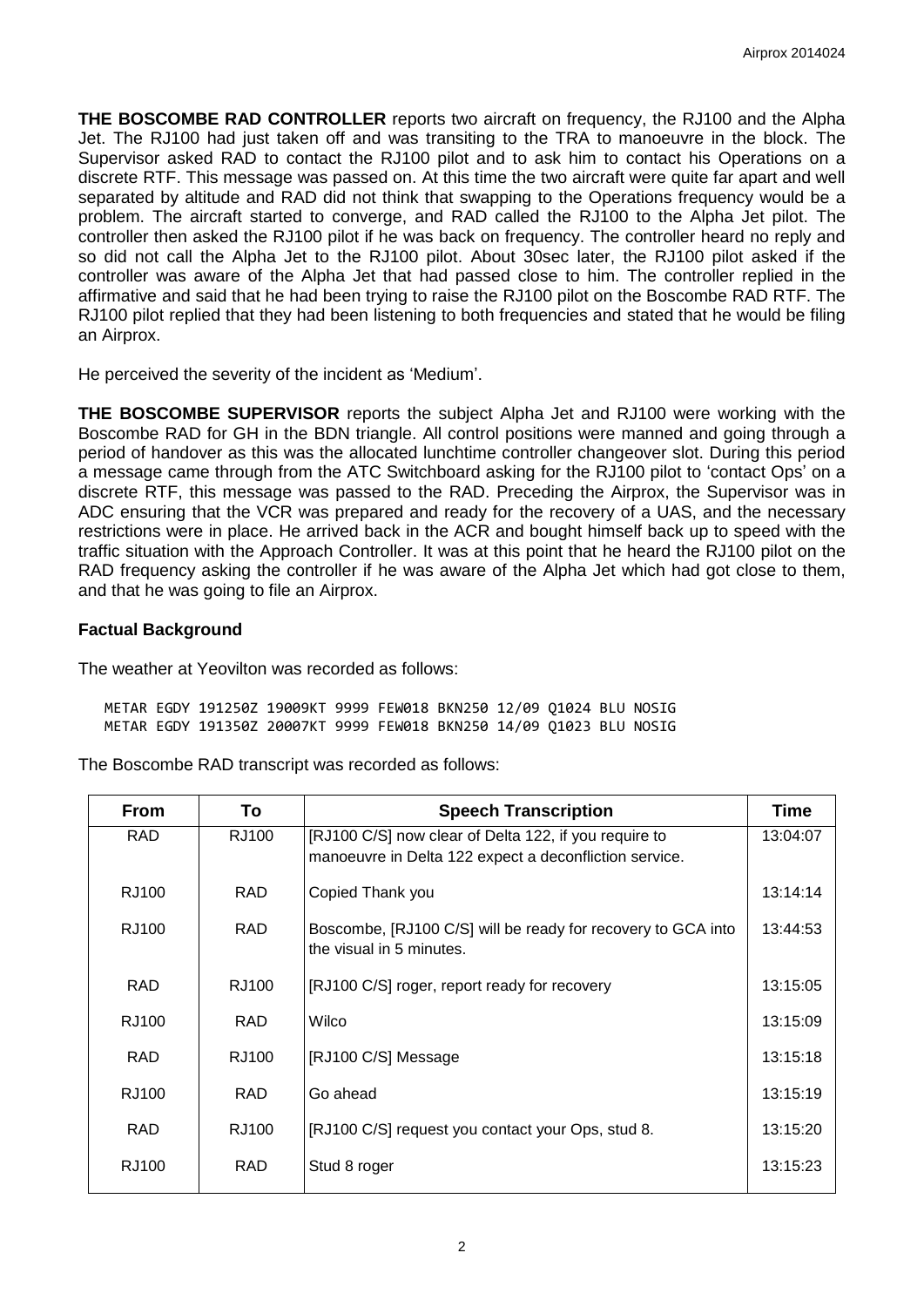| <b>From</b>  | To               | <b>Speech Transcription</b>                                                                                                                                                      | <b>Time</b> |
|--------------|------------------|----------------------------------------------------------------------------------------------------------------------------------------------------------------------------------|-------------|
| <b>RAD</b>   | Alpha Jet        | [Alpha Jet C/S] traffic east 4 miles tracking west flight level<br>one-zero-five, the RJ100 currently at stud 8                                                                  |             |
| Alpha Jet    | <b>RAD</b>       | [Alpha Jet C/S]                                                                                                                                                                  |             |
| <b>RAD</b>   | RJ100            | [RJ100 C/S] are you back with me yet?                                                                                                                                            | 13:16:49    |
| <b>RJ100</b> | <b>RAD</b>       | Boscombe, [RJ100 C/S]                                                                                                                                                            | 13:17:31    |
| <b>RAD</b>   | RJ100            | [RJ100 C/S]                                                                                                                                                                      | 13:17:36    |
| <b>RJ100</b> | <b>RAD</b>       | Roger, are you aware of the Alpha Jet that just passed err<br>about 400 metres away on our starboard side?                                                                       | 13:17:38    |
| <b>RAD</b>   | RJ100            | [RJ100 C/S] affirm, I was err, I was err called him to you and<br>err requested [pause] I told him you were on stud 8 and I've<br>been trying to call you.                       | 13:17:46    |
| RJ100        | <b>RAD</b>       | We've been listening on this frequency for the whole time                                                                                                                        | 13:17:54    |
| Alpha Jet    | RJ100            | Apologies [Alpha Jet C/S], got visual with you at about err 30<br>13:18:00<br>seconds prior to you going through the horizon to make a<br>manoeuvre to avoid, apologies for that |             |
| <b>RJ100</b> | RAD/Alpha<br>Jet | That's ok, happy with that, and err and err radar just be aware<br>we will be filing an Airprox                                                                                  | 13:18:09    |
| Alpha Jet    | RJ100            | [Alpha Jet C/S] climbing above you now and tracking south                                                                                                                        | 13:18:17    |
| <b>RJ100</b> | Alpha Jet        | Thank you                                                                                                                                                                        | 13:18:20    |
| <b>RAD</b>   | RJ100            | [RJ100 C/S], apologies, I did try and raise you a couple of<br>times                                                                                                             | 13:18:23    |
| <b>RJ100</b> | <b>RAD</b>       | Ok well err we have two different radios listening on this<br>frequency                                                                                                          | 13:18:26    |
| ******       | ******           | ****** No further relevant transmissions ******                                                                                                                                  | ******      |

# **Analysis and Investigation**

# **Military ATM**

The Boscombe RAD had the two incident aircraft on frequency, both pilots were under a Traffic Service, and described the workload as 'low' and task difficulty as 'not difficult'. The Boscombe SUP agreed that the workload was 'low' for the controller and the unit. The SUP took the message for the RJ100 pilot to contact his Operations (Ops) frequency and passed it to the RAD, prior to then getting involved in the recovery of a Remotely Piloted Aerial System. The Supervisor did not witness the Airprox sequence.

At 1315:20, RAD requested that the RJ100 pilot contact his Ops frequency, see Figure 1.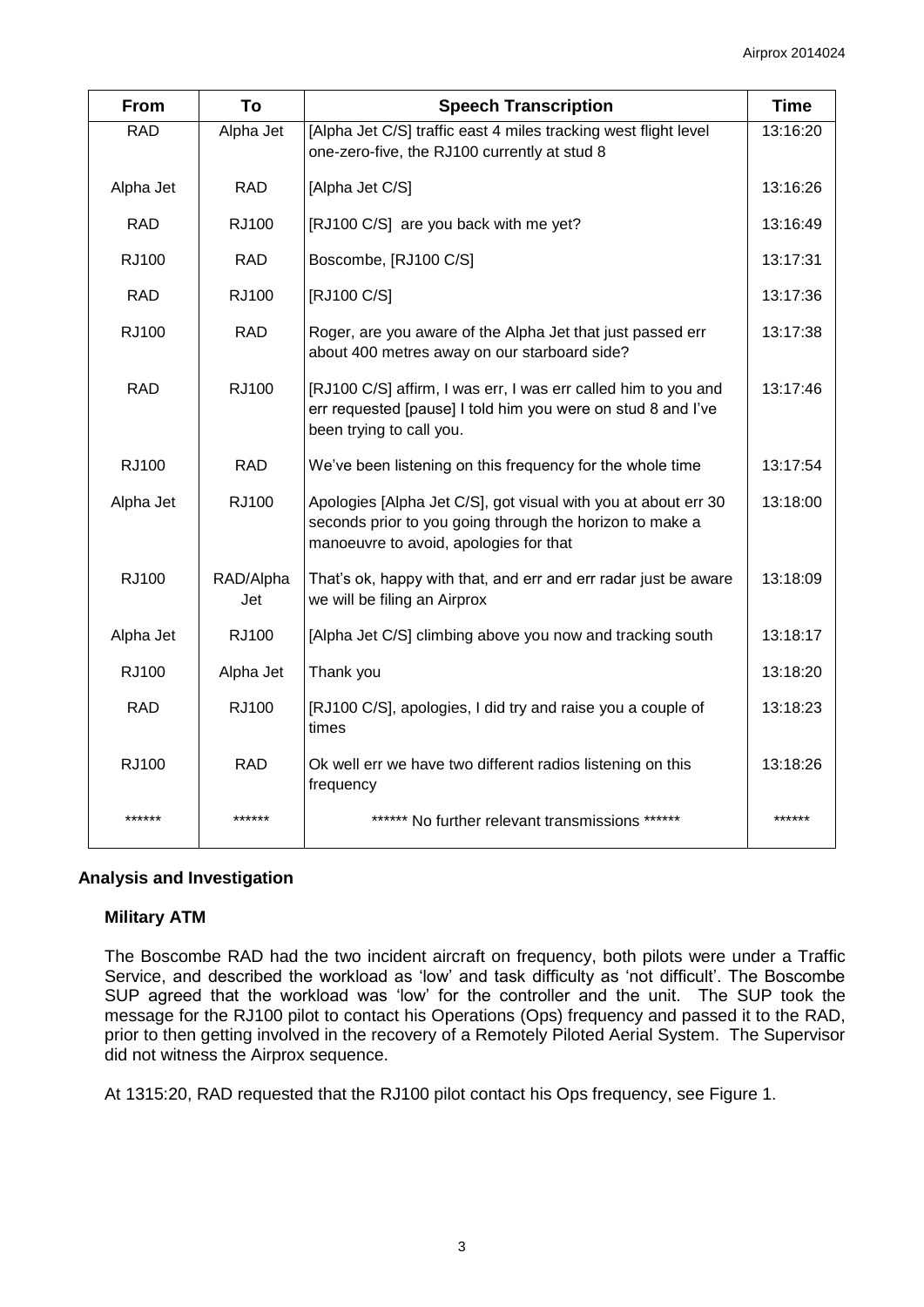

Figure 1: Aircraft geometry at 1315:20 (RJ100 squawking 2604; Alpha Jet 2603)

At 1316:20, RAD passed Traffic Information, "[Alpha Jet C/S] *traffic east, 4 miles, tracking west, flight level 105, the RJ100 currently at stud ."*", see Figure 2.



Figure 2: Aircraft geometry at Traffic Information at 1316:20

At 1316:49, RAD requested, "[RJ100 C/S] *are you back with me yet?"*, see Figure 3.



Figure 3: Aircraft geometry at 1316:49

No immediate reply was received from the RJ100 pilot; the aircraft geometry about 30sec later, at 1317:18, is at Figure 4.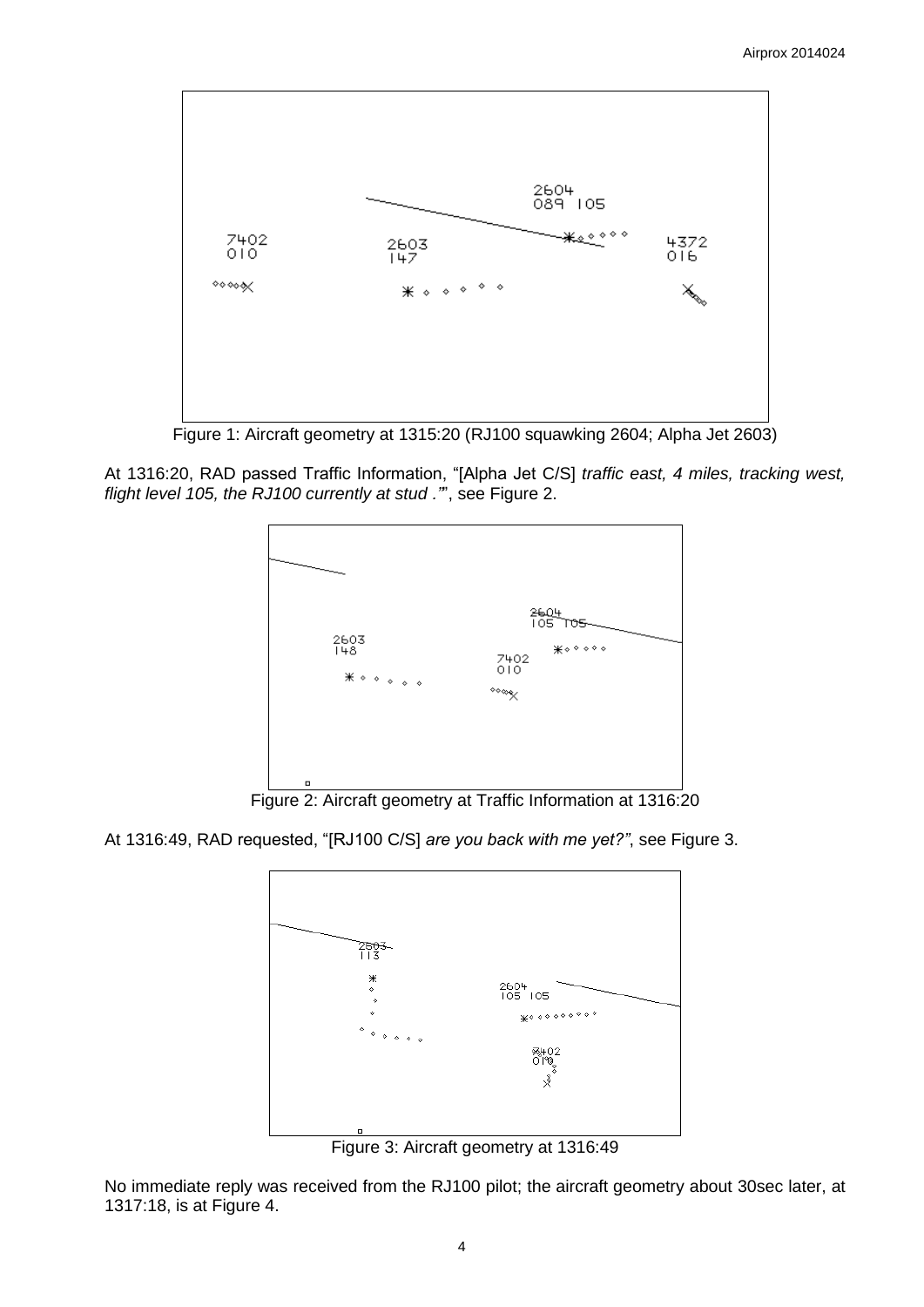

Figure 4: Aircraft geometry at 1317:18

At 1317:31, the RJ100 pilot called RAD with, "*Roger, are you aware of the Alpha Jet that just passed err about 400 metres away on our starboard side*?". The CPA from the radar replay was at 1317:34, with 0.6nm lateral separation and the Alpha Jet height readout not available, see Figure 5. RAD replied that the RJ100 had been called to the Alpha Jet pilot and that RAD had been trying to call the RJ100. The RJ100 pilot replied that they had been listening on the frequency the whole time and the Alpha Jet commented at 1318:00, "*Apologies,* [Alpha Jet C/S] *got visual with you at about err 30 seconds prior to you going through the horizon to make a manoeuvre to avoid, apologies for that."*. The RJ100 pilot declared his intention to file an Airprox report.



Figure 5: Closest Point of Approach at 1317:34

The RAD passed accurate Traffic Information to the Alpha Jet pilot but did not provide any further updates. Chapter 3 of CAP774 outlines the responsibilities of a Traffic Service and it stipulates that:

'The controller shall pass traffic information on relevant traffic, and shall update the traffic information if it continues to constitute a definite hazard.'

The controller did not believe that the RJ100 pilot was still on frequency to provide information to. A radio call and lack of reply reinforced his belief that the RJ100 pilot was still on the Operations frequency and not on the RAD frequency. The RJ100 was equipped to select and monitor both frequencies and there are many factors that may have masked the RAD RT call, especially in a busy cockpit. The information passed by RAD must be seen in the context of the radio issues and the dive being undertaken by the Alpha Jet which may have obscured the Mode C readout on the RAD radar screen and would have rapidly changed the separation between the aircraft.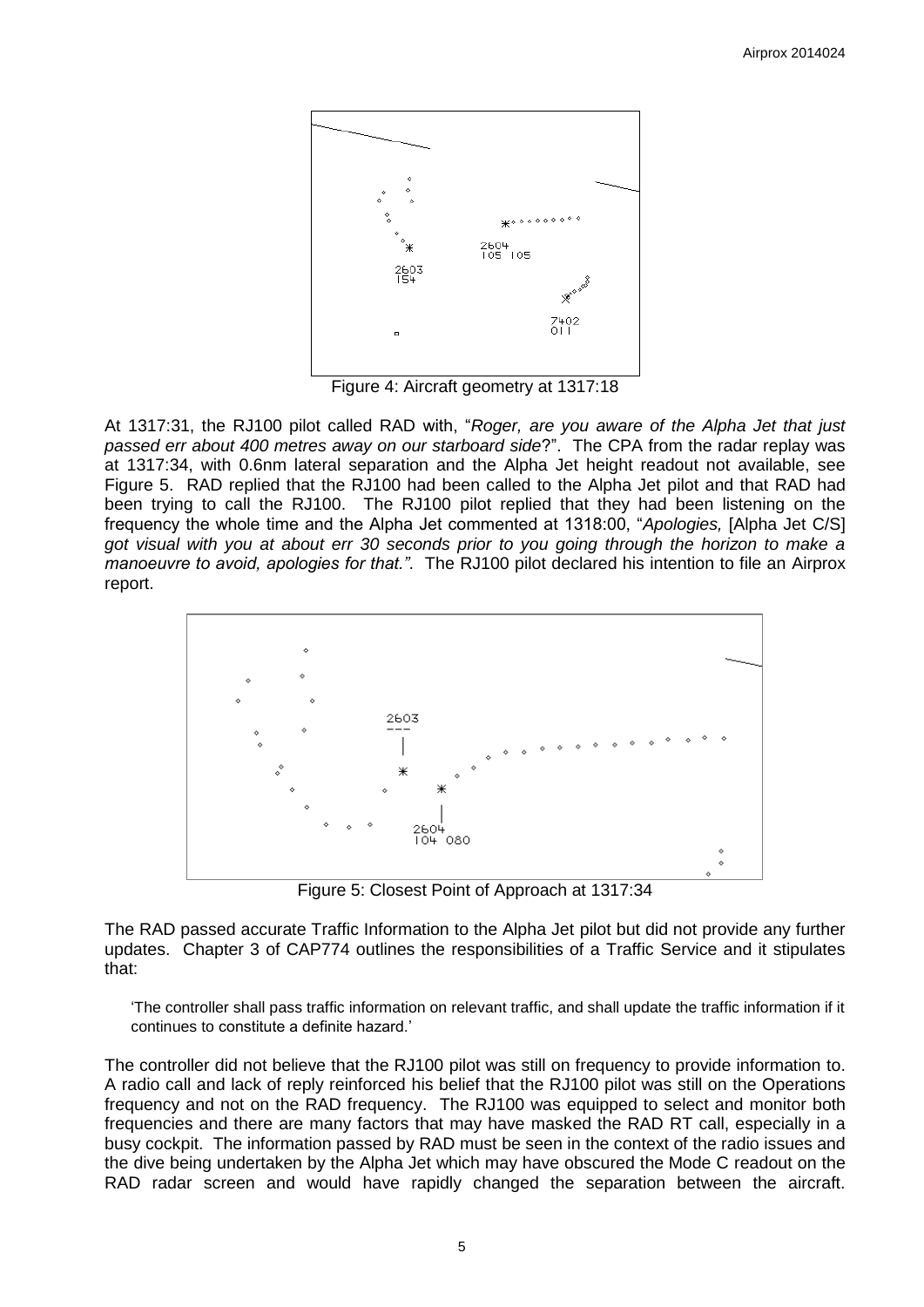Boscombe has a large number of diverse aircraft operations and the radio capability and frequency management of each aircraft will not always be obvious to controllers.

Following Traffic Information, the Alpha Jet pilot initially manoeuvred north and then south but this did not resolve the potential confliction and updates from Traffic Information and ACAS were not available. The Alpha Jet pilot took avoiding action on the RJ100 and prioritised the turn and separation above announcing his visual acquisition on RT. The RJ100 pilot was conducting a crew change and the radio check transmission from RAD, which was clear on the transcript, was not picked up in the cockpit. As a result, the RJ100 pilot was not aware of the Alpha Jet until receiving a TCAS TA.

Traffic Information helped as a barrier but was only provided to the Alpha Jet pilot, who's aircraft was not TCAS equipped, the pilot therefore relied upon a combination of lookout and Traffic Information to become visual with the RJ100. TCAS provided the RJ100 pilot with spacial information on the Alpha Jet but Traffic Information would have provided information at a greater range.

#### **UKAB Secretariat**

Both pilots shared an equal responsibility for collision avoidance and for not flying into such proximity as to cause a danger of collision<sup>1</sup>.

### **Comments**

### **HQ Air Command**

This incident illustrates that, although both aircraft were in receipt of a Traffic Service on the same frequency with the same controller, an Airprox can still occur. It is unfortunate that the RAD was not aware that the RJ100 pilot was still monitoring the ATC frequency; but even so, the RJ100 crew did not hear the transmission from RAD asking if they were back on frequency. The initial Traffic Information call to the Alpha Jet pilot was sufficient to prompt him to terminate the dive and reposition. However, no subsequent Traffic Information was passed; when the Alpha Jet pilot repeated the dive he visually acquired the RJ100 and had to take avoiding action. A more prudent course of action for the Alpha Jet crew might have been to confirm the position of the previously called RJ100 with ATC prior to commencing an exercise with a high ROD (and thus rendering the Alpha Jet's detection on the RJ100's TCAS less likely).

#### **Summary**

 $\overline{a}$ 

An Airprox was reported when an RJ100 and an Alpha Jet were flown into proximity at 1318 on the 19<sup>th</sup> March 2014. Both pilots were operating under VFR, in VMC, in the Boscombe ARA, and both were in receipt of a Traffic Service from Boscombe RAD.

# **PART B: SUMMARY OF THE BOARD'S DISCUSSIONS**

Information available included reports from the pilots of both aircraft, transcripts of the relevant RT frequencies, radar photographs/video recordings, reports from the air traffic controllers involved and reports from the appropriate ATC and operating authorities.

The Board first considered the actions of the Alpha Jet pilot. He was engaged in a handling exercise involving dynamic manoeuvering of his aircraft and had received Traffic Information on the RJ100. His subsequent turns on to north, southwest and southeast resulted in him remaining in essentially the same location, while the previously called RJ100 closed from the east. His subsequent dive manoeuvre then took him into conflict. Members agreed that the Alpha Jet pilot could have used ATC assistance more proactively, for example with an information call to them prior to commencing

 $1$  Rules of the Air 2007 (as amended), Rule 8 (Avoiding aerial collisions).